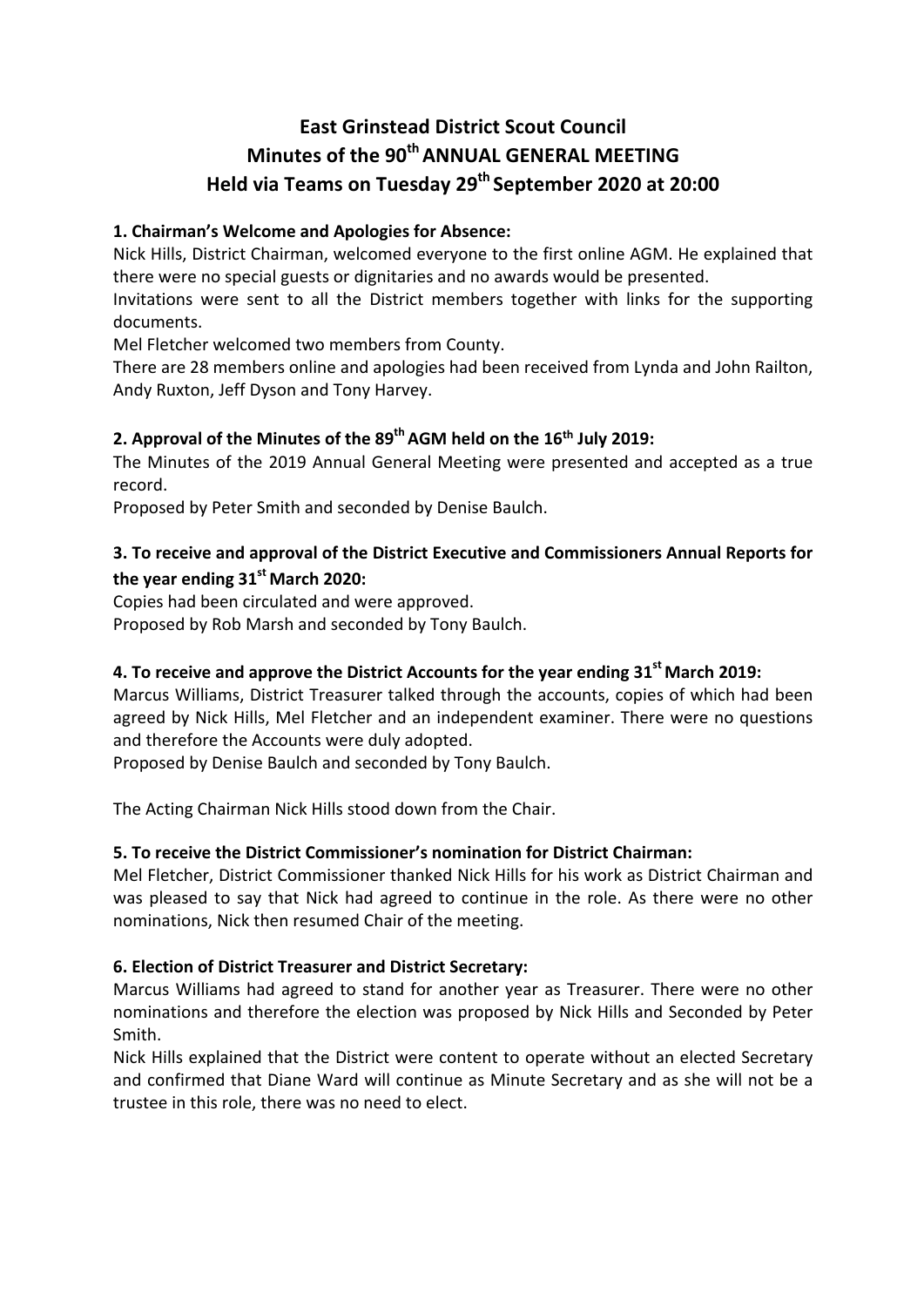# **7. To agree the number of elected members to the District Executive Committee:**

The District Executive committee had proposed that up to three people from the membership of the District Scout Council should be elected.

The number of elected members to be three was proposed by Nick Hills and seconded by Rob Marsh.

## **8. To receive nominations of members from the floor to the District Executive Committee:**

Three nominations had been received for Brian Riches, Peter Smith and Tony Baulch. As there were no other nominations they were proposed by Steven Hammond and Seconded by Miles Price.

# **9. To receive the District Commissioner's nominations of members to the District Executive Committee:**

Mel Fletcher proposed Mike Barty, Lloyd Rose and Tony Harvey to the District Executive Committee, seconded by Owen Cheesmur.

#### **10. Executive Sub-Committees:**

#### **a) Appointments Advisory Committee:**

The following had been proposed; Ron Trumpeter (Chair), Jeff Dyson, Allie Poole, Barbara Groat, and Lynda Railton.

#### **b) Policies & Procedures Committee:**

The following had been proposed; Peter Smith (Chair) and Marcus Williams.

#### **c) Covid-19 Face2Face Risk Assessment Committee**

The following had been proposed; Tony Baulch and Peter Smith.

All were proposed by Andrew Fox and seconded by Mark Hammond.

# **11. To appoint an Independent Examiner:**

Andrew Smith has acted as Independent Examiner for the Accounts in accordance with POR and the Charities Act and has agreed to continue in this role. Proposed by Marcus Williams and seconded by Tony Baulch.

# **12. Any Other Business**

Nick Hills said that normally at this point we would present the various district awards. However the executive might try to move the presentation of awards to St George's day. Hopefully we will be back to F2F scouting by then and as the young people attend it would be good to present the awards then. No nominations had been received but the District will get a message out to the Groups/sections/adults on how to make nominations.

#### **13. Reports & Presentations**

# **a) The District Commissioner, Mel Fletcher reports:**

Mel thanked all for taking time to join us this evening for the East Grinstead Scout Council 90th AGM – a very different event this year to any that we were planning when it was discussed in the January Committee meeting.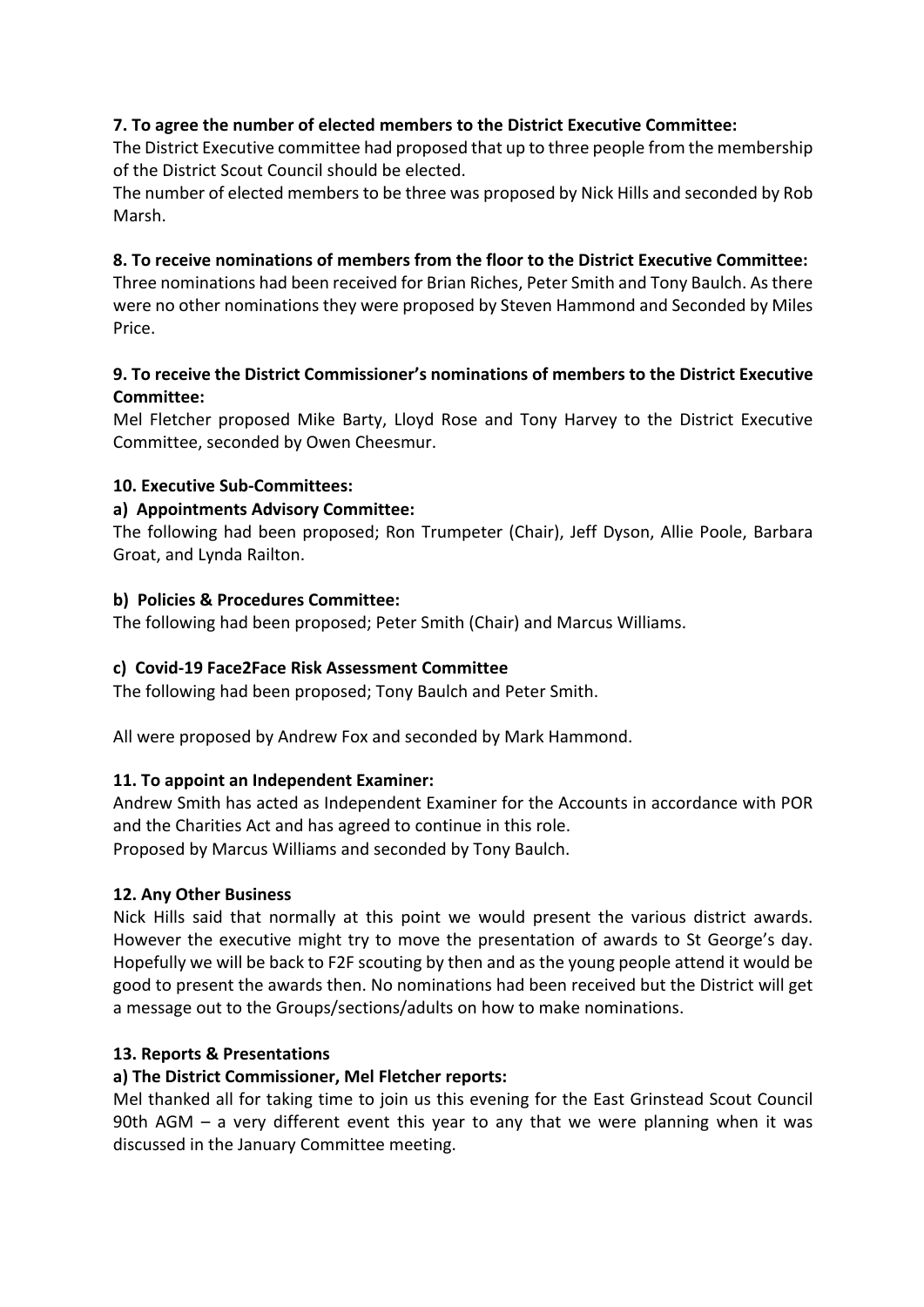This AGM report looks back on the year of scouting, of which only the last couple of months were affected by the Covid-19 Pandemic and the unprecedented situation of Scouting having to be done virtually, I am sure that this will be the main point of next years AGM, but before I move on, I would just say a thank you to all the leaders for adapting and delivering scouting virtually.

I would just like to take some time to reflect on the 2019/2020 year:

The year contained many of the highlights that Scouting is known for, the Beavers attending Go Beavers at Blacklands, the cubs attending Cosmic Capers Camp at Ardingly, Scouts attending many weekend and week camps across the country, Explorers supporting events such as Gilwell 24 and locally, Operation Triangle night Hike. All these events seem so long ago and we look forward to getting these back on the calendar to get the young people Scouting again.

The district had a great representation at the World Scout Jamboree in North America. We would normally ask for a feedback session from the attendees at our AGM, let's hope we can get them back to next year's AGM.

The Census numbers in the district showed that there is a slight drop in overall membership in the district and the biggest reduction in the district team. This means we have vacancies in some of the key roles such as ADC's Beavers – adult recruitment is a common theme of every years report,

I hope that maybe the current pandemic will make people see the value of scouting and may just bring more adult help as we all work from home more and maybe, just maybe have a little more time for our community.

One of the key changes that we are seeing and being communicated from HQ, and therefore we need to be very aware of locally, is the increase in Training.

Governance and Risk Assessments that the Scout Association is requiring to ensure that all the events and activities that we deliver remain Safe and Compliant in todays world.

Whilst we have seen this over the last 12 months, this will and is becoming absolutely mandatory if we as adults wish to continue to deliver scouting in a safe environment for young people.

I would like to finish my report with thanks to all the district team who support and enable scouting in the district, many hours are spent supporting the groups and ensuring we are delivering the best scouting we can within East Grinstead.

Specifically, I would like to personally thank David Matthews who pulls together the district report, works tirelessly on the Census numbers and battles continually with the changing needs of the Training Syllabus. He takes a lot of workload that, without him, would drop onto my shoulder, Thank you David.

Nick, Mr Chairman, I would also like to thank the committee for pulling this AGM together online and to Marcus, our Treasurer, ensuring that we remain compliant with our accounting processes during a time when we cannot meet F2F. Thank You.

As we continue to work through these interesting times, I look forward to meeting with you Face 2 Face again in the near future as I start this, my last year in the Role as DC.

Thank you for listening to my report and I would now like to offer to our guests from County to raise their hand if they would like to say a few words and we can virtually pass the mike to you.